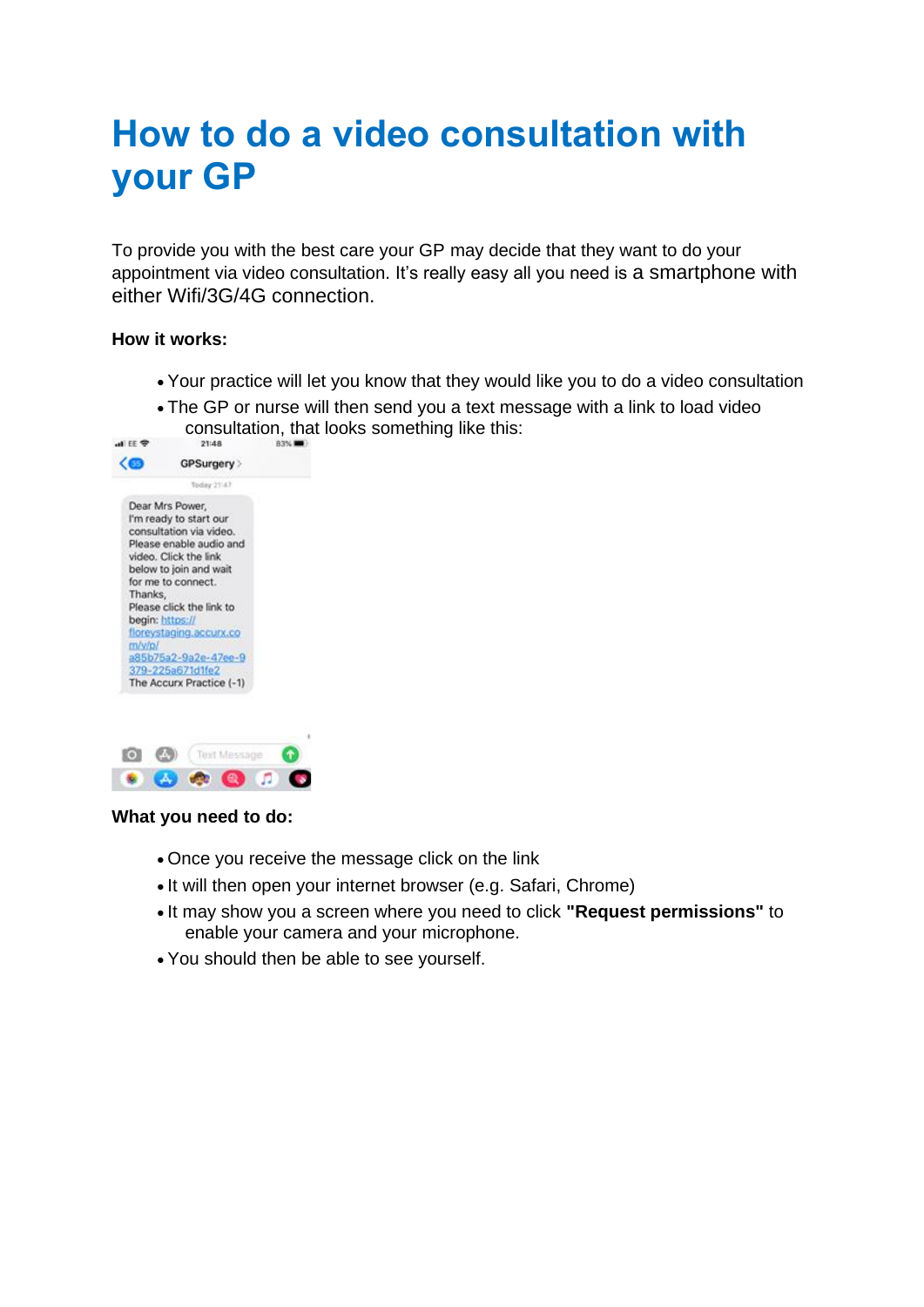

• You should then wait for the GP to join the consultation.